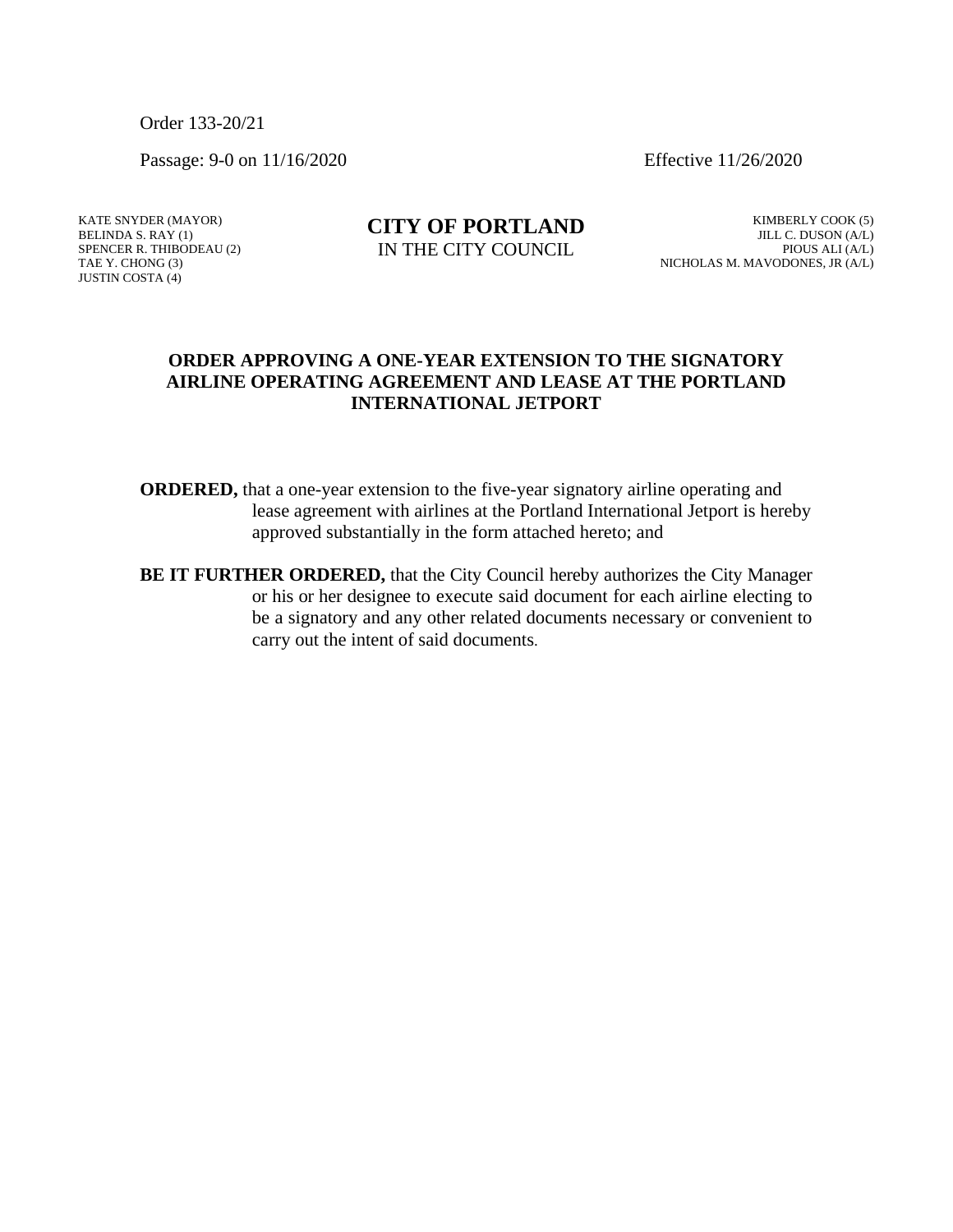## **FIRST AMENDMENT TO SIGNATORY AIRLINE OPERATING AGREEMENT AND LEASE AT THE PORTLAND INTERNATIONAL JETPORT**

**THIS FIRST AMENDMENT** is made as of this \_\_\_\_ day of \_\_\_\_\_\_\_\_\_\_, 2020, to the **SIGNATORY AIRLINE OPERATING AGREEMENT AND LEASE AT THE PORTLAND INTERNATIONAL JETPORT** dated July 1, 2016 (hereinafter, the "**Lease**") by and between the **CITY OF PORTLAND,** a body politic and corporate located in Cumberland County, Maine (hereinafter the "**City**"), and \_\_\_\_\_\_\_\_\_\_ a \_\_\_\_\_\_\_\_\_corporation with a mailing address of \_\_\_\_\_\_\_\_\_\_\_\_\_\_\_\_\_\_\_\_\_\_\_\_\_\_\_\_\_\_\_(hereinafter referred to as the "**Airline**").

## **W I T N E S S E T H:**

WHEREAS, the Airline is operating at the Portland International Jetport under the Lease;

and

WHEREAS, the Lease has a five-year term, which terminates on June 30, 2021; and

WHEREAS, the parties desire to extend the termination date of the Lease by one (1)

year.

NOW, THEREFORE, in consideration of the mutual obligations contained herein and

other good and valuable consideration, the receipt and sufficiency of which are hereby

acknowledged, the parties agree as follows:

- 1. The termination date of the Lease, which, pursuant to section 2.01 of the Lease, is June 30, 2021, is hereby extended to June 30, 2022.
- 2. Any and all terms of the Lease not herein amended shall remain in full force and effect for the duration of the Lease as amended hereby and are hereby ratified. In the event of any conflict between the terms of this Amendment and the terms of the Lease and any exhibits thereto, the terms of this Amendment shall govern and control so long as this Amendment is in effect.

*Signature page follows***.**